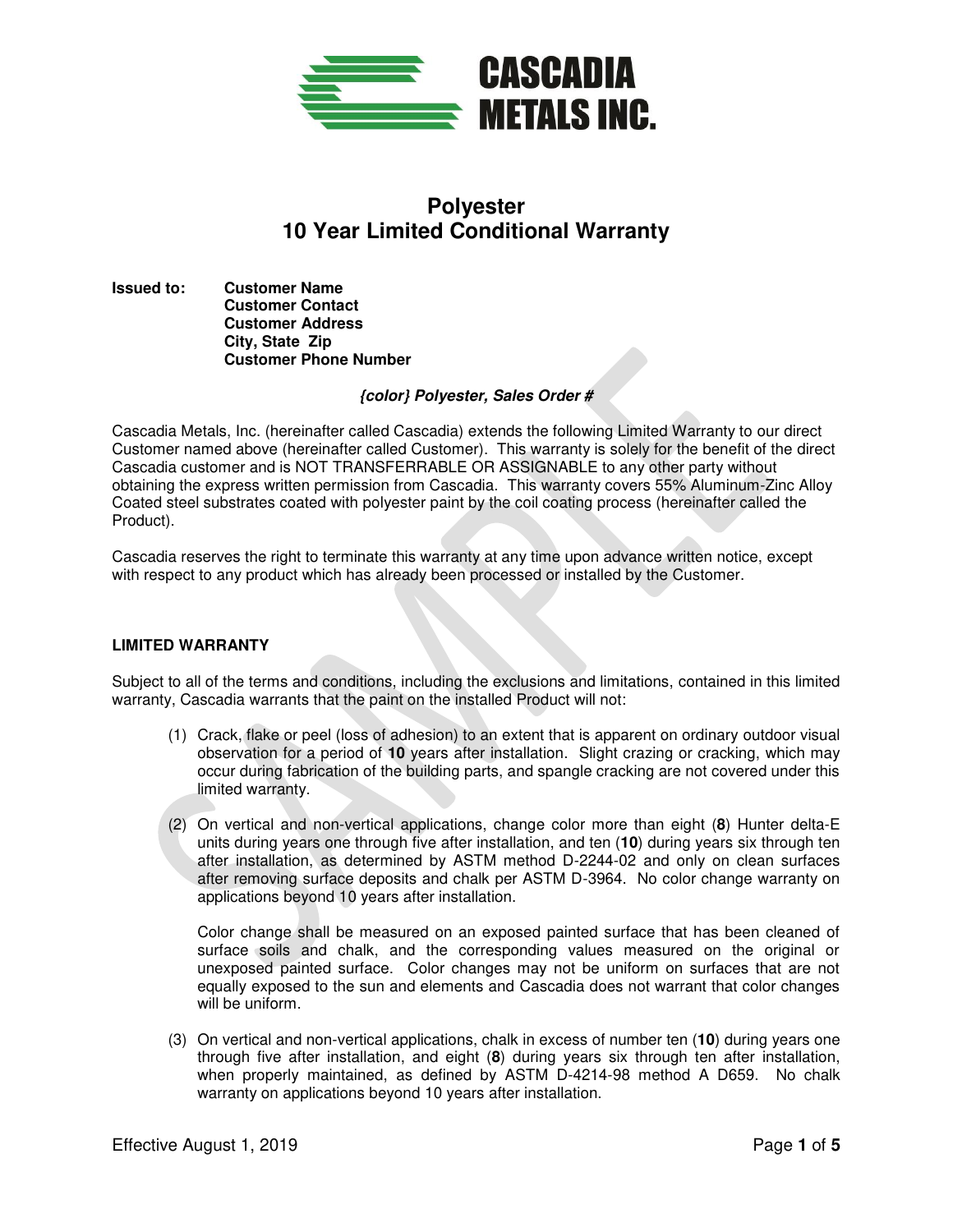

## **GENERAL TERMS AND CONDITIONS**

This warranty is limited and is non-transferable. The Customer's sole and exclusive remedy against Cascadia will be repair or replacement of the defective Product, or a refund the purchase price, at the sole option of Cascadia. In no event will the original applicable warranty period be extended by a warranty claim. All valid claims against this Product will be covered, not including installation, to 100% of the original cost of the product, during years one through three; 75% of the original cost of the product, during years four through six; and decreasing by increments of 20% (per year) of the original cost of the product from years seven through ten.

In certain instances, after the Customer has submitted a timely warranty claim, Cascadia **may** permit the Customer (or its designee) to recoat or replace the Product. In such a case, the Customer must submit an estimate for Cascadia's approval, which approval may be given or withheld in Cascadia's sole discretion. If Cascadia chooses, it may negotiate a contract directly for the recoating or replacement. If any of the recoated or replaced coated metal fails, the Customer will make any claims against the party that did the recoating or the supplier of the replacement materials.

THIS LIMITED WARRANTY IS CASCADIA'S SOLE AND EXCLUSIVE WARRANTY REGARDING THE PRODUCT AND IS IN LIEU OF ANY OTHER WARRANTY, WHETHER EXPRESS OR IMPLIED, INCLUDING ANY WARRANTY OF MERCHANTABILITY, FITNESS FOR A PARTICULAR PURPOSE, OR ANY OTHER WARRANTY OF QUALITY. ALL WARRANTIES OTHER THAN THIS LIMITED WARRANTY (INCLUDING ALL IMPLIED WARRANTIES LISTED IN THE PREVIOUS SENTENCE) ARE EXPRESSLY EXCLUDED AND DISCLAIMED. TO THE EXTENT LOCAL LAW PROVIDES THAT ANY IMPLIED WARRANTIES MAY BE NOT EXCLUDED OR DISCLAIMED, THOSE WARRANTIES ARE LIMITED IN DURATION TO THE SHORTER OF (i) THE DURATION OF THE EXPRESS WARRANTY PROVIDED IN THIS LIMITED WARRANTY OR (ii) THE SHORTEST DURATION REQUIRED BY LOCAL LAW.

IN NO CASE WILL CASCADIA BE LIABLE TO ANY PERSON OR ENTITY FOR PROPERTY DAMAGE OR PERSONAL INJURY IN TORT (INCLUDING NEGLIGENCE AND STRICT LIABILITY), CONTRACT, WARRANTY, OR OTHERWISE FOR DIRECT, INDIRECT, SPECIAL, INCIDENTAL, PUNITIVE, CONSEQUENTIAL OR OTHER DAMAGES OR LOSSES, INCLUDING BUT NOT LIMITED TO DAMAGE FOR LOSS OF BUSINESS PROFITS, BUSINESS INTERRUPTION, LOSS TO THE BUILDING OR ITS CONTENTS OR ANY OTHER LOSS, REGARDLESS OF THE CAUSE OF SUCH DAMAGE AND WHETHER OR NOT CAUSED BY OR RESULTING FROM THE NEGLIGENCE OF CASCADIA, EVEN IF CASCADIA HAS BEEN ADVISED OF THE POSSIBILITY OF SUCH DAMAGES OR LOSSES. CASCADIA'S TOTAL LIABILITY FOR ALL CLAIMS OF ANY KIND WILL NOT EXCEED THE PURCHASE PRICE PAID TO CASCADIA FOR THE PRODUCT IN QUESTION.

No representative, dealer, reseller, employee, installer or any other person is authorized to make, modify or change this limited warranty or make any other warranty, representation or promise on behalf of Cascadia with respect to the Product. No term or condition other than those stated in this limited warranty and no agreement or understanding, whether oral or written, in any way purporting to modify or change this limited warranty will be binding on Cascadia, unless made in writing and signed by the General Manager of Cascadia.

The Customer will not permit its agents, representatives, customers, distributors, applicators, or contractors to claim, represent, or imply that this limited warranty extends to or is available to anyone other than the Customer. If the Customer decides to extend its own warranty to its customers regarding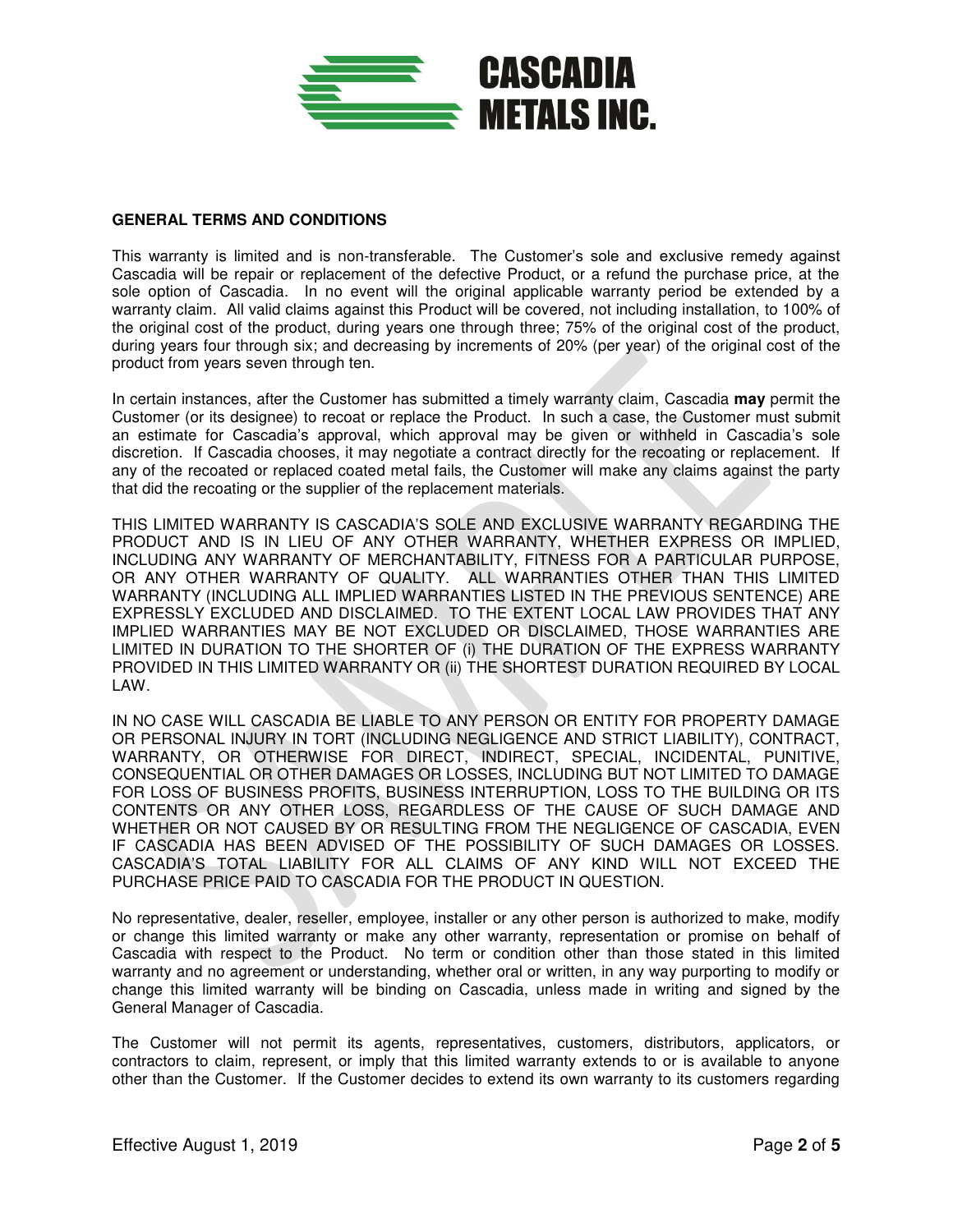

the Product, it will not use Cascadia's name or trademarks and will not purport to "pass through" this limited warranty.

#### **EXCLUSIONS AND LIMITATIONS**

- (1) This limited warranty applies only to Product that is properly installed on buildings (as roofing or other panel on which no standing water accumulates, or as a vertical trim or sidewall panel of an architectural, commercial or pre-engineered building) within the Continental United States, Alaska, Canada and Mexico.
- (2) This limited warranty applies only to the undersigned Customer and is not transferable and not assignable to any other person or entity. This limited warranty will not inure to the benefit of any other party and, if Customer is an entity, will terminate automatically upon any change of control of the Customer.
- (3) This limited warranty will be null and void unless the Product has been paid for in full.
- (4) This limited warranty does not cover Product that is embossed if the embossing process fractures the coating or steel substrate or otherwise adversely affects paint adhesion or film integrity.
- (5) This limited warranty does not apply to areas that are sheltered from rainfall, unless such areas are properly maintained, which proper maintenance includes doing a fresh water rinse at least twice per year.
- (6) This limited warranty does not apply in the event of deterioration to the Product caused directly or indirectly by contact with fasteners.
- (7) This limited warranty does not cover damage to Product that suffers from improper forming, fabrication, corrosion of the substrate or any other condition between the substrate and coating that causes coating degradation or delamination.
- (8) Product that is improperly installed or maintained is not covered by this limited warranty. The Product must not be cleaned with abrasive or chemical cleaners.
- (9) This limited warranty does not cover any Product located 5,280 or fewer feet from a salt-water environment.
- (10) This limited warranty does not cover damages or conditions resulting from circumstances beyond Cascadia's control, including, without limitation, the following:
	- (a) Acts of God, falling objects, explosions, or fire;
	- (b) Unusual or aggressive atmospheres such as those where the Product is exposed to or contaminated with chemical fumes or salt spray;
	- (c) Standing or ponding water on the Product;
	- (d) Significant differences in insulation below the Product;
	- (e) Failure to store or install Product in a way that allows for adequate circulation;
	- (f) Condensation or other contamination or damage attributable to improper shipping, packaging, handling, processing or installation;
	- (g) Failures or damage resulting from edge corrosion;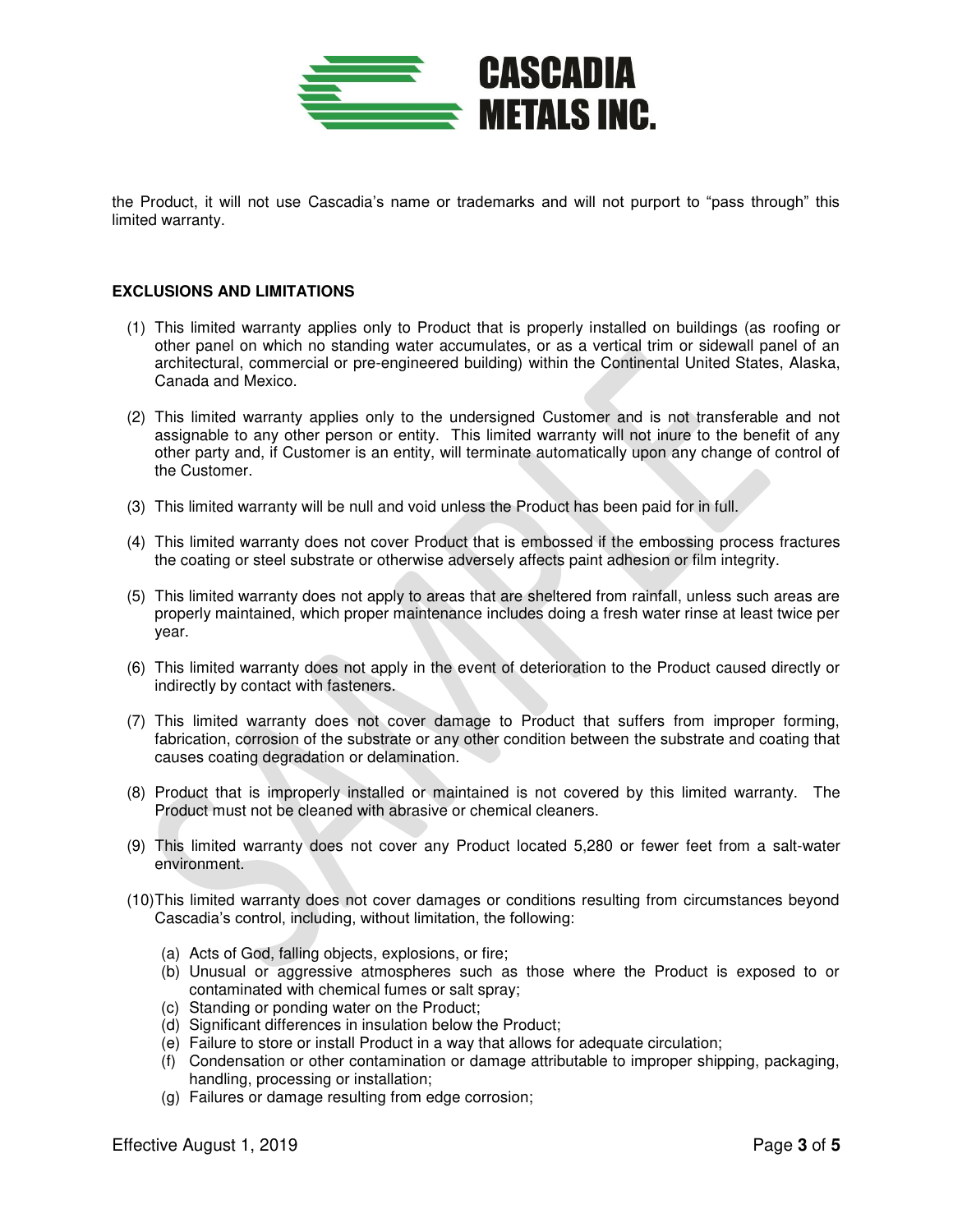

- (h) Scratching or abrading during or after installation;
- (i) Prolonged contact with vegetation, dirt or gravel;
- (j) Sustained exposure to animals or animal waste;
- (k) Where the Product is in contact with, or subject to runoff from, lead, copper, pressure treated, green or wet lumber, or wet insulation;
- (l) Mishandling of the Product, including abuse, alteration, modification, improper use or storage; and
- (m) Damages or conditions at the point(s) where materials or items such as snow guards and solar panels are attached or adhered to the Product.

**NOTE: If the Customer is uncertain whether an installation will be covered, it should notify Cascadia prior to design or implementation. Cascadia can then evaluate the installation site and building type and provide specific warranty coverage in writing before installation. All decisions regarding the existence of conditions affecting this limited warranty will be made by Cascadia and will be final and binding on all parties.** 

## **NOTIFICATION OF CLAIM**

The Customer must notify Cascadia in writing within 30 days after discovery of any alleged condition giving rise to a claim. In making a claim, the Customer must supply documentation that the product in question was supplied by Cascadia. Cascadia and its representatives must be allowed an opportunity to inspect and obtain a sample of the Product. All decisions regarding the existence of conditions affecting this limited warranty will be made by Cascadia and will be final and binding on all parties. The party notifying Cascadia of any defect or claim will reimburse all of Cascadia's expenses incurred in connection with the investigation of a defect or claim if it is later determined that Cascadia is not responsible for the problem underlying the defect or claim. In no event will the original warranty period set forth above be extended by a warranty claim.

To make a claim or obtain service under this limited warranty, the Customer must deliver the claim either personally or send by registered or certified mail, postage prepaid, return receipt requested to **Cascadia Metals Inc., Attention: Marketing, P.O. Box 1276, Longview, WA 98632.**

# **EFFECTIVE DATE**

This limited warranty applies only to Product purchased and installed after **March 1, 2015.**

# **TERMINATION**

Cascadia may terminate or modify this limited warranty at any time upon thirty (30) days advance written notice, except with respect to any Product that has already been shipped to the Customer.

## **DISPUTE RESOLUTION AND CHOICE OF LAW**

This limited warranty will be interpreted exclusively under the laws of the State of Washington, without regard to any conflict or choice of law principles.